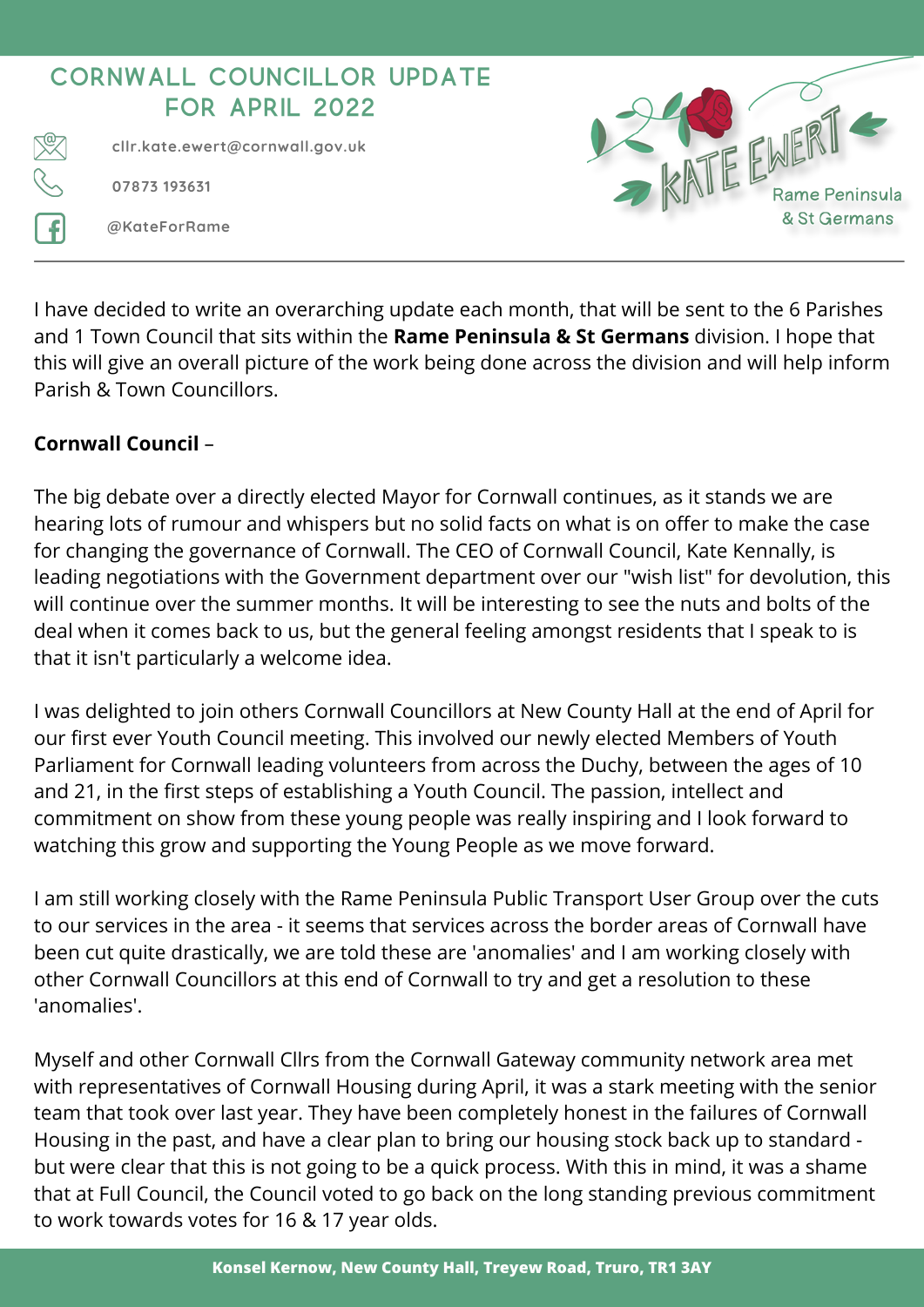I am pleased to be able to report that my Community Chest is open for grants again this year, we have been allocated £3000 each to spend on community projects and I welcome applications from anyone who may be interested and looking for funding. There are criteria that need to be met, but it is a pretty accessible form of small funding so please do get in touch if you would like to apply - or let your residents know if there is a project they would like support with!

## **Around the Peninsula**

In **Millbrook** we are looking forward to the final report on the feasibility study into the West St narrows being issued at some point in May - we are really hopeful that this will give us a good way forward in dealing with the serious concerns that we have in the area.

In **Antony** the design is underway for the extension of the 30mph zone to cover both junctions into Wilcove - in the future we will be looking at extending the 30mph all the way into the village of Wilcove.

In **St Germans and Tideford** I am delighted to report that the air filtration units will be being installed in all 14 properties in the next week. Full training is being given to the residents and it is hoped that this will make a huge difference to the people of Tideford that have been suffering with air quality issues for far too long.

In **Torpoint** the challenges with Wildanet have been continuing, I am receiving less complaints but still too many. At least we now have a positive line of communication with the company. The wild flower areas in Sycamore Drive should be underway now as well - I really look forward to seeing them come to fruition.

And in **Maker with Rame** I was pleased to support getting the sea wall repairs underway underneath the Old School House. The repairs are for repointing on the wall, new coping stones and then the wall will be assessed every 6 months going forward to keep on top of the issue - we had seen some serious issues arising there in recent years. I am also pleased to say that Cawsand Carpark, that is owned and operated by Cornwall Council, is on the shortlist for having electric vehicle charging points installed - if this comes through it should happen fairly quickly.

In **St John** I have been working with planning policy officers and Parish Councillors to look at a new Chief Planning Officers letter for the cliffs area to try and establish some new guidelines about development on the cliffs. The old document needs some refreshment if we are to protect the visual integrity of the cliffs.